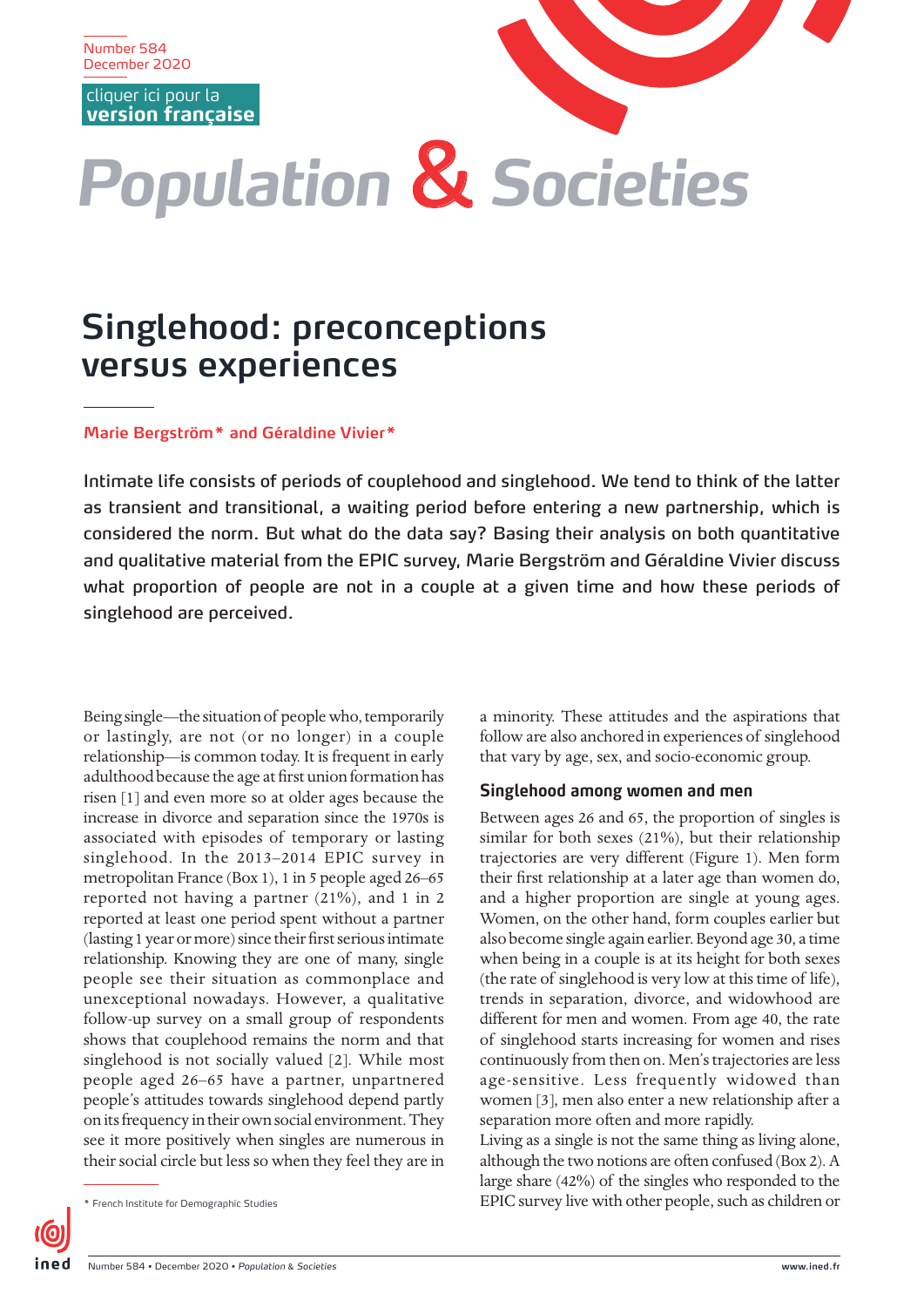

flatmates, for example. Likewise, singlehood does not necessarily signify an absence of intimate relationships. While having no partner or serious romantic attachment, almost one-third of singles aged 26–65 reported having one or more casual relationships (29%).<sup>(1)</sup>

When asked about their experience of singlehood, only a minority of singles report that it has a negative impact on their daily or social life, holidays, or leisure (Figure 2).<sup>(2)</sup> Whatever the dimension concerned, both women and men most often consider that it 'makes no difference'. Lone parents living with children under 15—mainly mothers<sup>(3)</sup>—report more frequently than childless people that life without a partner complicates daily living or holidays, but a majority still reply that singlehood makes no difference or makes it easier.

### **Singlehood and couplehood: socially contrasting experiences**

Singlehood is more common among low-income groups. This is the case for both sexes but less markedly for women. The proportion of unpartnered people decreases gradually with increasing socio-economic status (Figure 3). Among manual workers, 29% of men and 24% of women are single; in higher-level occupations, these proportions are respectively 13% and 18%. However, the previous trajectories of these



single people reveal differences by sex. Among men, a large share of single manual workers, clerical workers, and farmers have never had a partner; but among women, single clerical and manual workers more often have previous experience of a union that ended in divorce or widowhood. Men are affected by social differentials in *access* to partnership, while for women these differentials mainly concern the *exit* from relationships. Spatial inequalities, such as the geographical isolation of farmers, and occupational health inequalities that increase the frequency of widowhood among women in lower socio-economic groups also shape these contrasting union trajectories. When asked whether singlehood is a choice,<sup>(4)</sup> more women than men (46% vs. 34%) and more clerical and manual workers than people in higher-level occupations (43% vs. 33%) state that 'it's a choice'. Less happy with life as a single, the latter more often report that they sometimes or often feel excluded because they do not have a partner. The lower prevalence of singlehood in the higher social classes seems to coincide with a stronger relationship norm. Conversely, among the working class, where singlehood, lone-parent families, and lifelong singlehood are more common, people in these situations may feel less stigmatized and excluded.

<sup>(1)</sup> Question asked to individuals with no partner or serious intimate relationship: 'Which of these situations applies to you? 1) *You are not in any relationship*; 2) *You are in a lasting casual relationship* 3) *You have casual relationships from time to time*.'

<sup>(2) &#</sup>x27;For you, regarding daily life, going on holiday, etc., being single (1) *makes it easier,* (2) *makes it more difficult*, (3) *makes no difference*, (4) *not concerned*, (5) *don't know*.' (3) At ages 26–65, 22% of single women (vs. just 6% of men) live with at least one child under age 15.

<sup>(4)</sup> Question: [Regarding singlehood] 'You would say that: *it's a choice / it's not really a choice, but the situation suits me* / *I would like to have a serious intimate relationship* / *I would like to have a relationship, or more than one, without committing myself*.'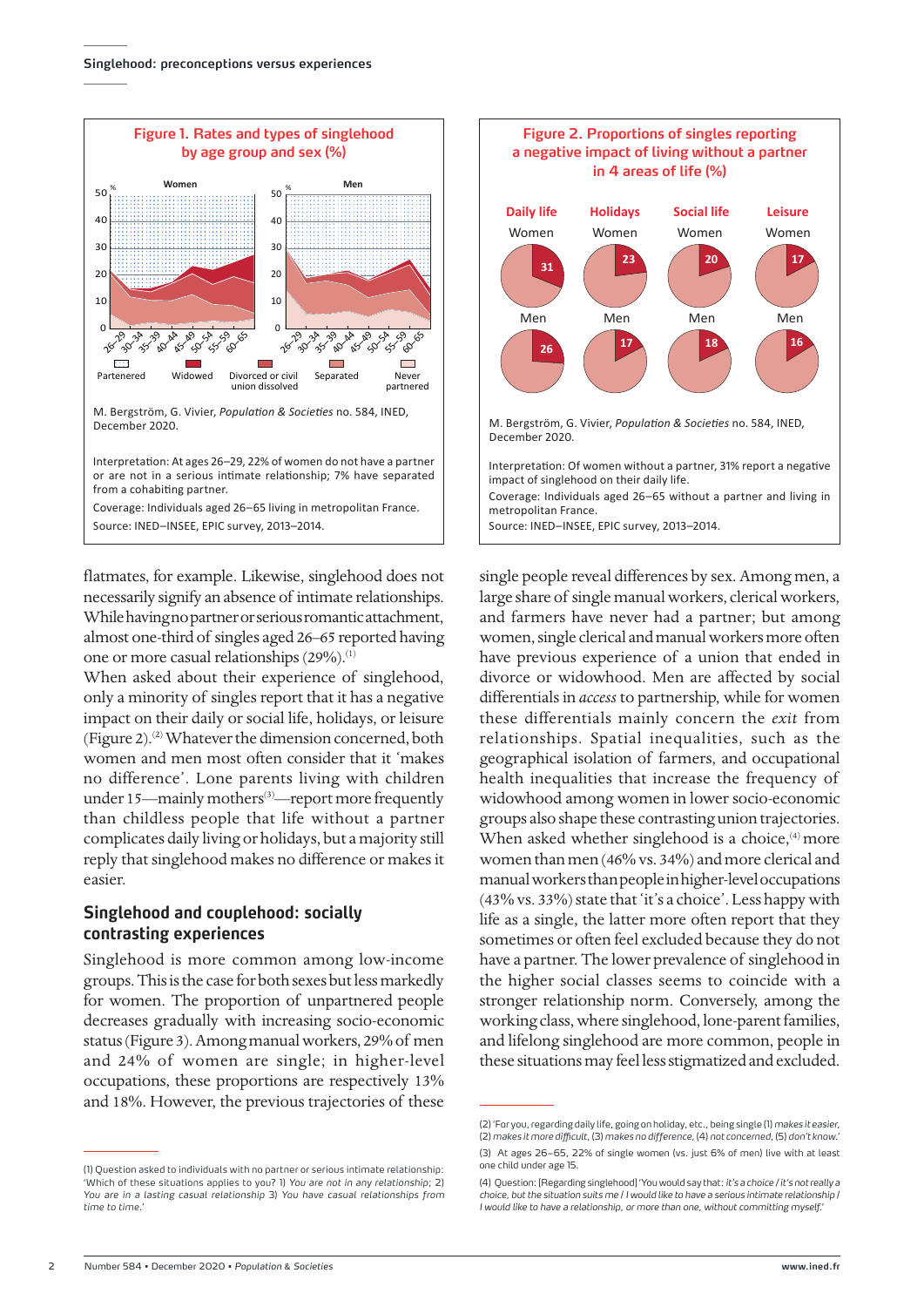

M. Bergström, G. Vivier, *Population & Societies* no. 584, INED, December 2020.

Note: The sample contained too few female farmers to be included in the analyses.

Interpretation: In 2013, 28% of male farmers were not in a union or a serious intimate relationship; 15% reported never having had a relationship of this type.

Coverage: Individuals aged 26–65 living in metropolitan France. Source: INED–INSEE, EPIC survey, 2013–2014.

# **Emancipatory singlehood: the experience of female clerical and manual workers**

The social divide in the way singlehood is experienced and judged is especially pronounced for women. Female manual and clerical workers much more often see their singlehood as a choice (50%) than women in higher-level occupations (25%). They also more often say that living without a partner 'makes no difference' in their daily life (43% vs. 34%), while more women in higher-level occupations say that being single makes their everyday life 'more difficult' (42% vs. 30% of female clerical or manual workers). These differences become even greater for mothers. Single mothers in the higher social classes much more often report difficulties in being single than those who are manual or clerical workers; it is working class women who adapt most easily to life without a partner—single mothers included, despite their risk of entering poverty [5]. This finding may seem surprising, but its logic was made clear by the female clerical and manual workers interviewed for the qualitative survey. First, they highlight the continuity of their role and of their domestic and childrearing duties. With or without a partner, they have to 'get organized', 'do everything', and 'manage everything'. Next, they point up the decision-making autonomy that comes with singlehood; they are now free to make their own spending and childrearing decisions, admittedly with constraints but without being held to account. Money management is emblematic of this new autonomy. While partnered women in higher-level occupations are also affected by an unequal division of parenting and domestic tasks, they have greater personal financial independence than women with lower social status [6].

Freedom to manage one's budget without having to negotiate is a more significant difference and a greater gain for female clerical and manual workers than for the others. And it is this decision-making autonomy, gained or regained, that they are attached to.

# **Dreading singlehood in the early 30s**

It is young people aged 30–34, both men and women alike, who express the most ambivalent, if not negative, feelings about their singlehood. Fewer report choosing singlehood (22% vs. 46% among all singles aged 26–65), and a larger proportion sometimes or often feel excluded because they are not in a couple (40% vs. 32%). Around age 30, singlehood is burdensome. As mentioned earlier, at this time of life the rate of singlehood is very low, and patterns of sociability are evolving. As single people see their friends forming relationships, they become more strongly aware of their minority status, and personal and social pressure becomes more intense: 56% of 30- to 34-year-olds have already felt that friends or family were trying to match them with someone (vs. 38% for all singles), and 18% have led their family to believe that they have a partner (vs. 11%). People in their 30s are also the most likely to look actively for a potential partner, particularly through online dating sites. While only 7% of women and men enter their first cohabiting relationship after age 30, and around 1% after age 40, turning 30 is a milestone, with the risk and fear that temporary and reversible singlehood might become lasting or even permanent, a situation perceived as miserable.

#### **Box 1. The EPIC survey (Étude des parcours individuels et conjugaux)**

The EPIC survey of individual and partnership trajectories was conducted by INED and INSEE in 2013–2014 among 7,825 people aged 26–65 living in metropolitan France. Asking respondents about their 'partnerships or serious intimate relationships', the survey retraced their relationship histories before obtaining details about their current situation, whether single or in a union. By not using the legal category of *célibataire* (single), which no longer defines people in relation to their union status, this approach captures contemporary forms of singlehood and how it is experienced. The lives of single people, their aspirations, and the attitudes of family and friends were covered in a specific question module and a qualitative follow-up survey comprising semi-structured interviews with 42 respondents not in a relationship at the time of the survey.

<sup>\*</sup> The EPIC survey was conducted with the support of CNAF (Caisse nationale des allocations familiales), DREES (Direction de la recherche, de l'évaluation, des études et des statistiques), ANR (Agence nationale de la recherche, CECHIC project: Corpus pour l'étude de cent ans d'histoire du couple en France), and iPOPs ('Individuals, Populations, Societies' Laboratory of Excellence).